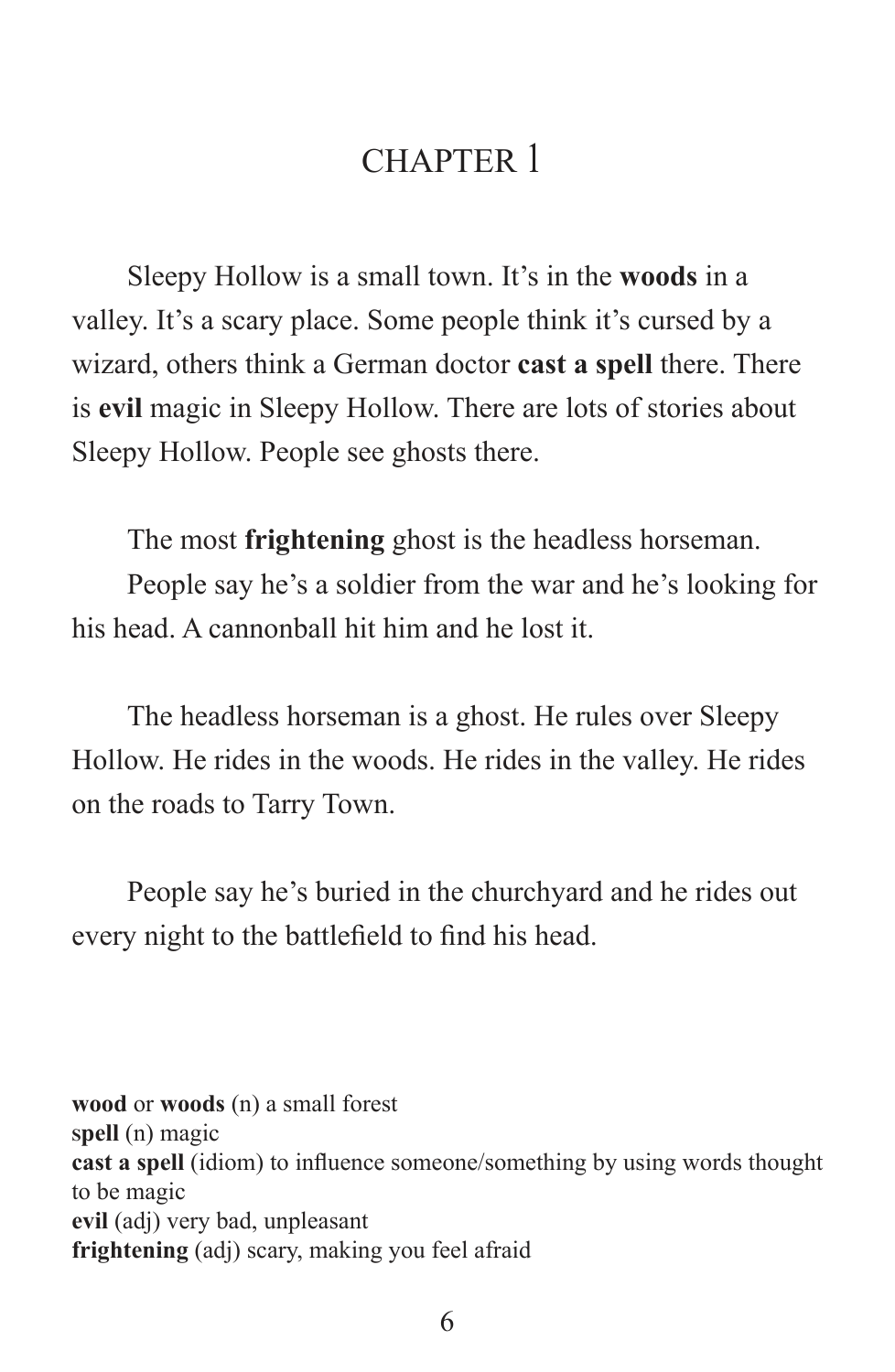

*Sleepy Hollow is a small town. It is in the woods in a valley.*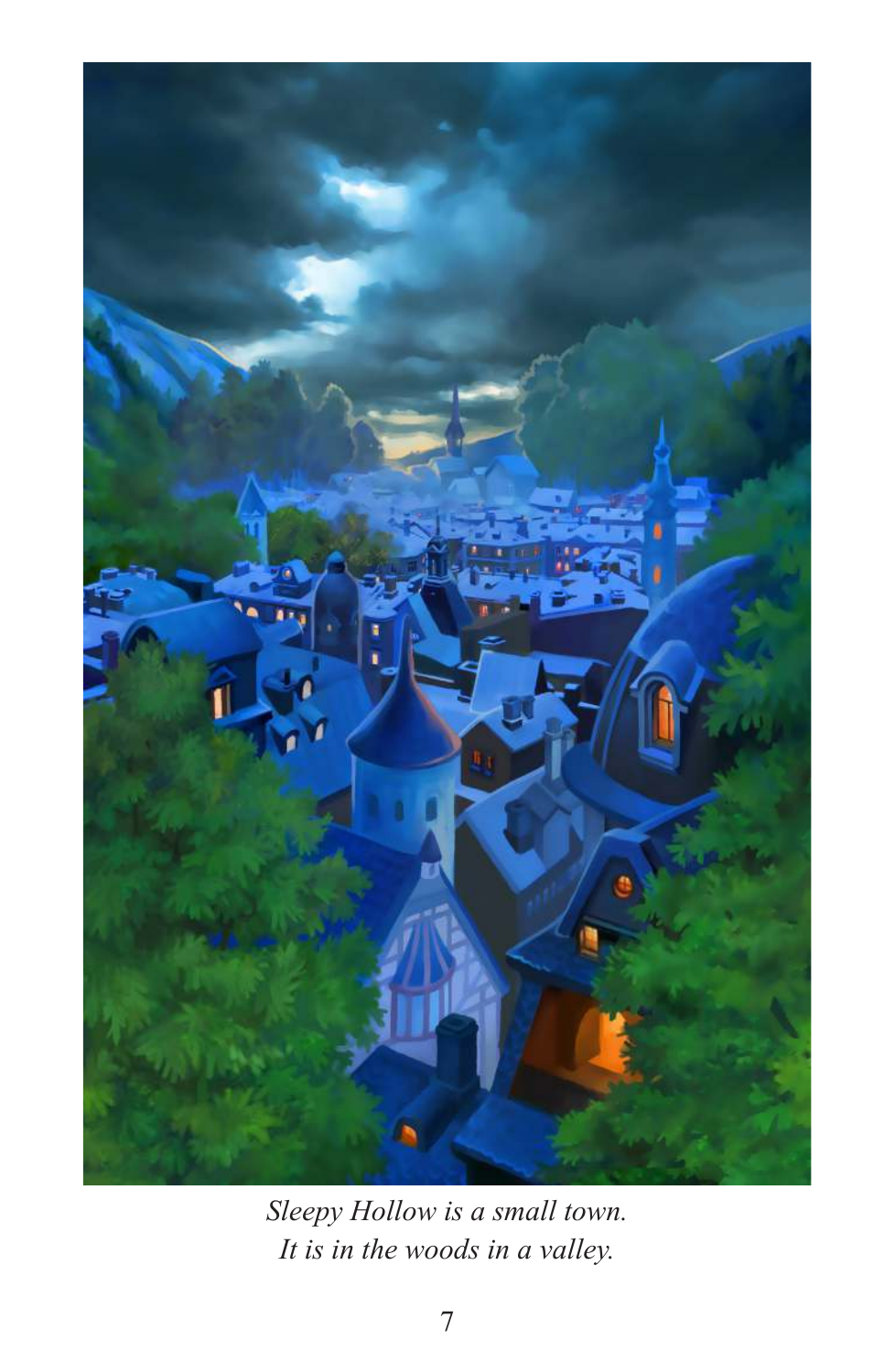The **headless** horseman is very fast. He only rides at night. He's always back in his grave by morning. People tell stories about him all over the country. They call him *the Headless Horseman of Sleepy Hollow*.

People in Sleepy Hollow know all about the horseman. They are born with evil magic around them. Newcomers to Sleepy Hollow start to see ghosts.

When I visited Sleepy Hollow, I saw the ghosts. I came home to New York and the magic went away.

Thirty years ago, a man went to Sleepy Hollow. His name was Ichabod Crane. He went to Sleepy Hollow to teach children. He was a clever man. He liked to believe in magic. He read books on magic. He came to Sleepy Hollow and he found real magic.

**headless** (adj) without a head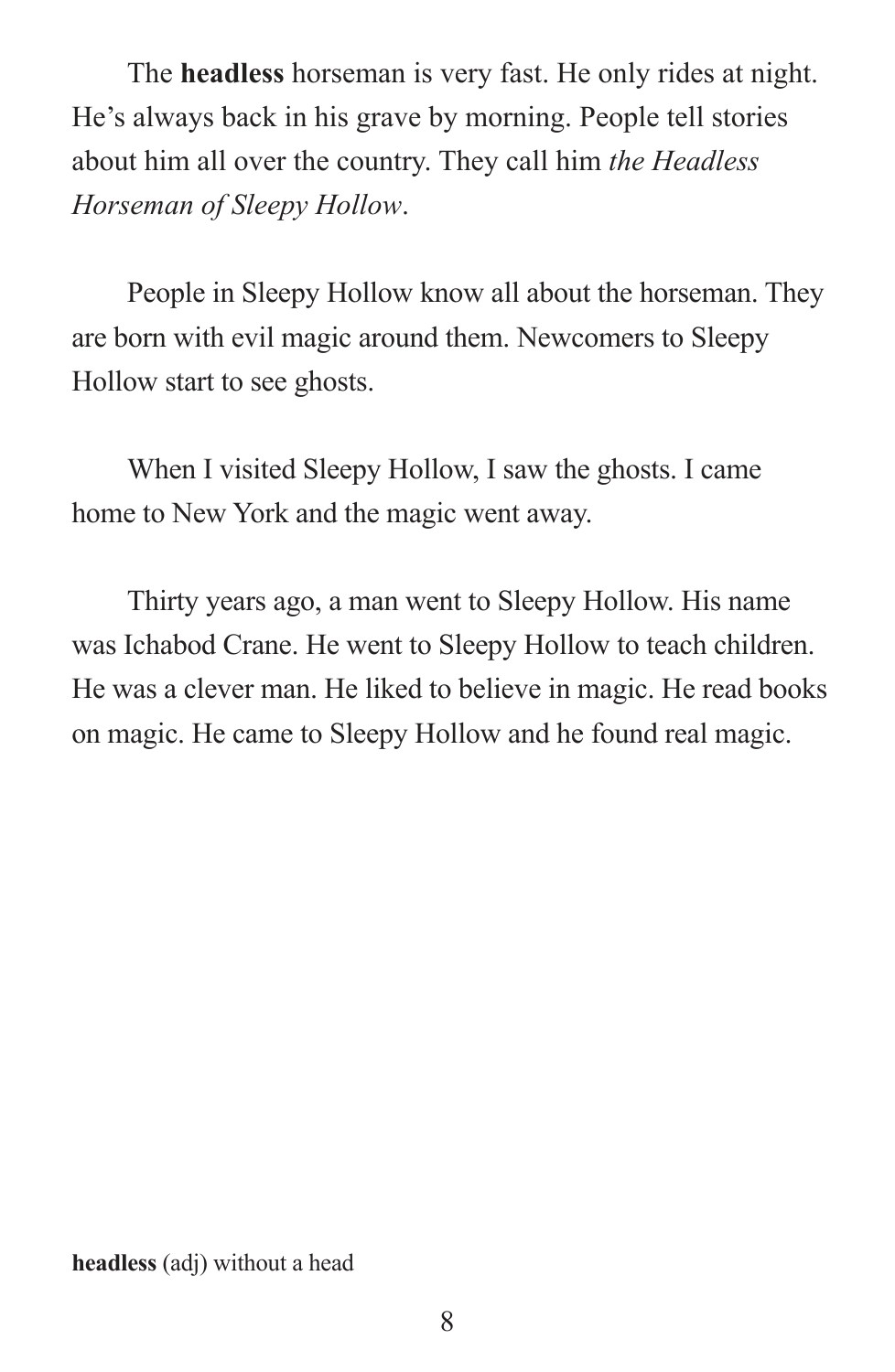

*Thirty years ago, a man went to Sleepy Hollow. His name was Ichabod Crane.*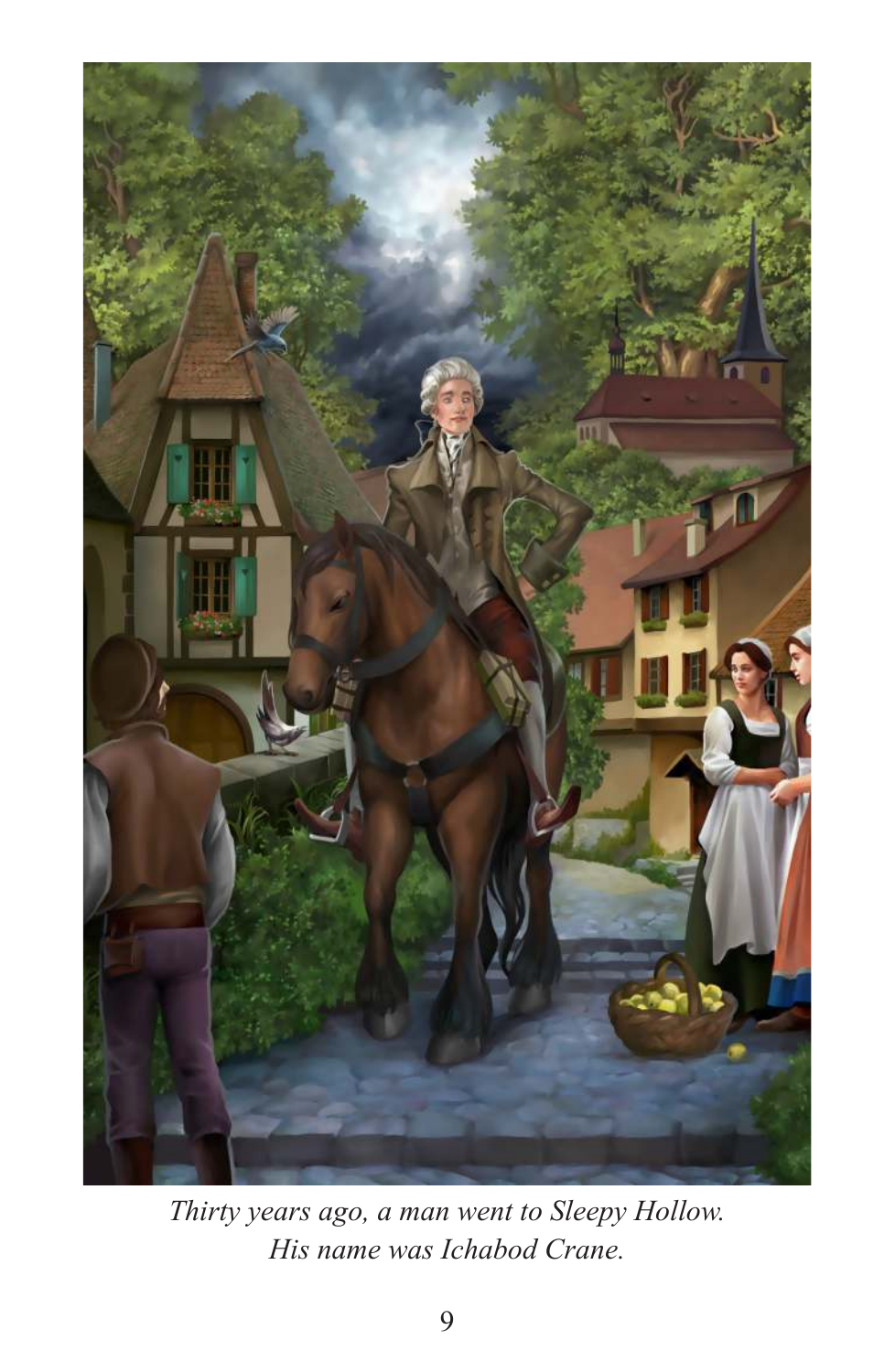## CHAPTER 2

Ichabod Crane was from Connecticut. Connecticut was famous for its teachers and its woodsmen.

Ichabod Crane was a strange-looking man. He wasn't a **woodsman**. He was very tall and very thin. He had very narrow shoulders and very long arms and legs. His hands were very big. His head was very small. He had big ears, big eyes and a pointy nose. His clothes didn't fit. They were too big.

His school was a small building. It was made of logs. It only had one room. It had some windows. There were holes in the wood. Pages from old books were stuffed in the holes. It was easy to get inside. It was hard to get out again.

The school was outside the town. It was at the bottom of a hill. The river was close by. It had trees around it. There was a big birch-tree at one end of the school.

Ichabod Crane was a strict teacher. He wasn't **cruel**. He **punished** strong children twice as much as weak children. He told the bad children, "You will remember this and thank me for it."

**woodsman** (n) a man who lives in the forest and knows a lot about it **cruel** (adj) unkind, unpleasant, causing pain, violent **punish** (v) to make someone suffer for a crime or a wrongdoing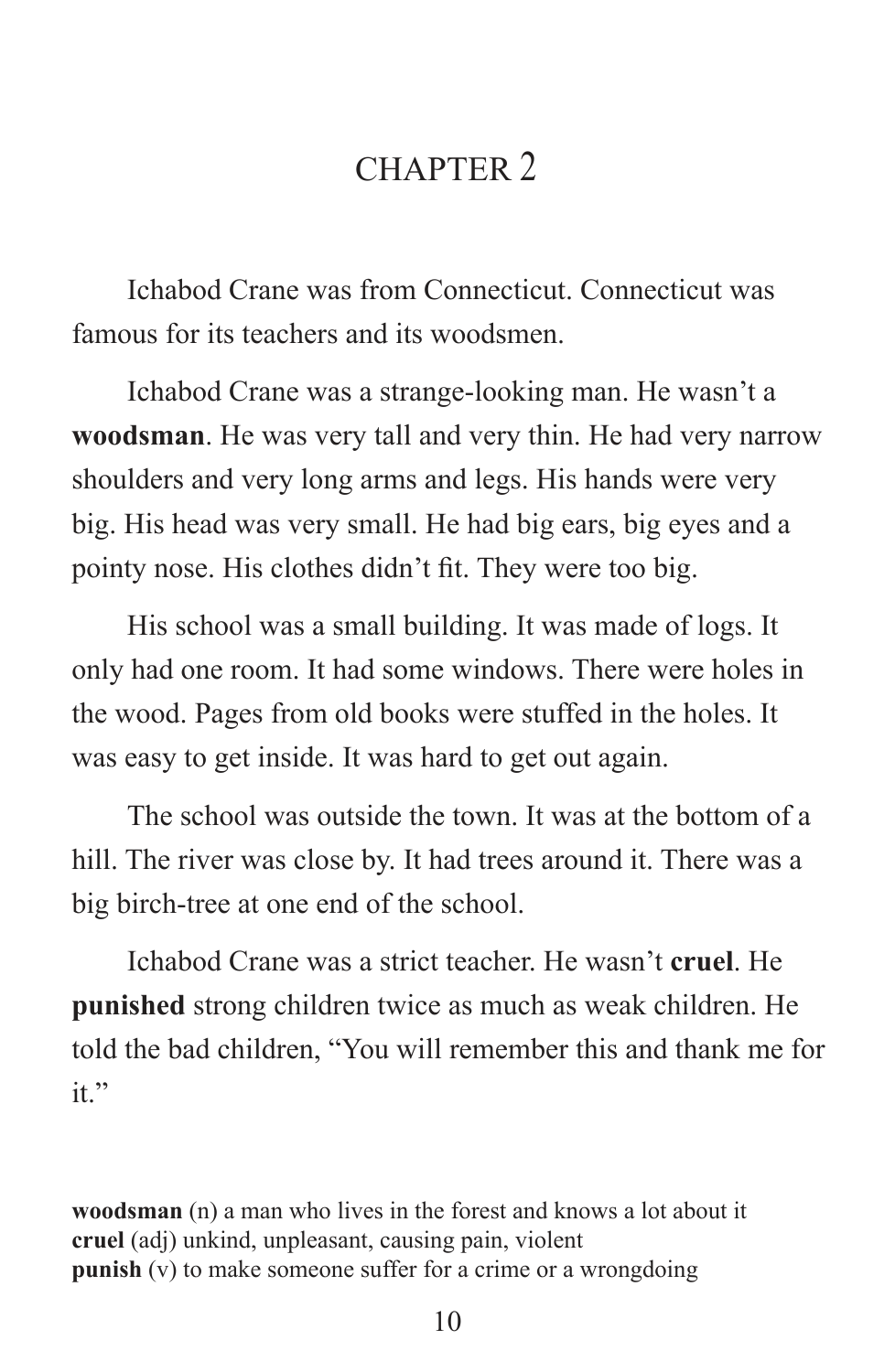# **COMPREHENSION CHECK**

#### **Test-1**

## **Are the following sentences True (T) or False (F)?**

|                | 1. Ichabod Crane didn't believe in magic.             | T/F |
|----------------|-------------------------------------------------------|-----|
| 2.             | Ichabod Crane was the teacher in Sleepy Hollow.       | T/F |
| 3 <sub>1</sub> | Katrina Van Tassel was in love with Ichabod.          | T/F |
| 4.             | There was a lot of gossip in Sleepy Hollow.           | T/F |
| 5.             | The people of Sleepy Hollow hated Brom Van Brunt. T/F |     |
| 6.             | Ichabod was best friends with Brom Van Brunt.         | T/F |
| 7.             | Brom Van Brunt was also called Brom Bones.            | T/F |
| 8.             | Ichabod Crane was a very handsome man.                | T/F |
| 9.             | Ichabod Crane's horse was called Gunpowder.           | T/F |
|                | 10. Sleepy Hollow was next to the Hudson River.       | T/F |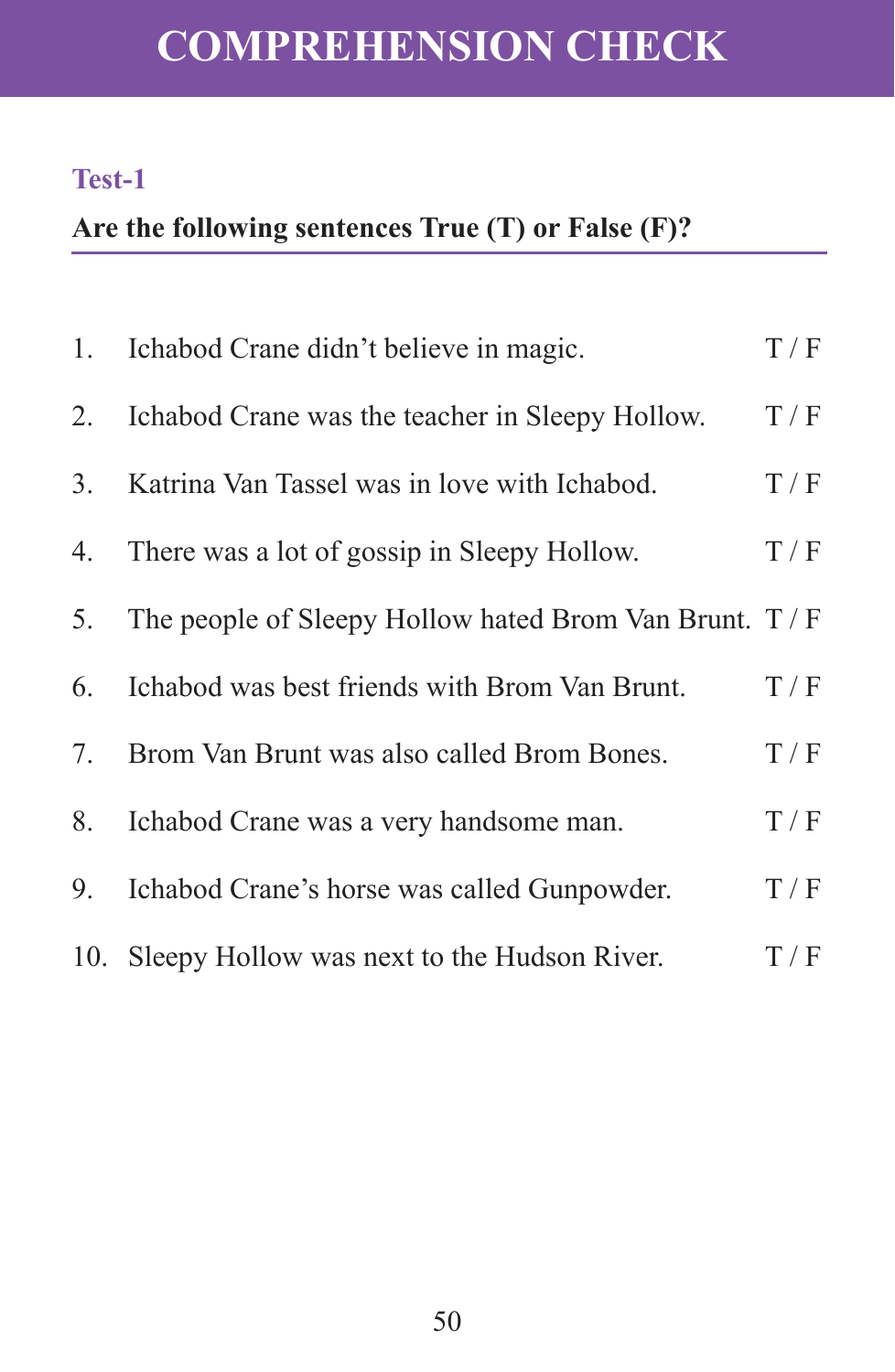#### **Test-2**

#### **Who said this in the story?**

*Ichabod Crane, People of Sleepy Hollow, The Messenger Mr. Van Tassel or Brom Van Brunt*

| 1.               | "I'll beat Ichabod Crane. I'll tie him up."                    |
|------------------|----------------------------------------------------------------|
| 2.               | "This is just like Brom's story!"                              |
| 3.               | "I can sell a lot of food from the farm when I marry Katrina." |
| $\overline{4}$ . | "I have an invitation for Mr. Ichabod Crane."                  |
| 5.               | "If I can reach the bridge, I'll be safe."                     |
| 6.               | "She's in love with me."                                       |
| 7.               | "Please, enjoy yourself."                                      |
| 8.               | "They'll make nice pies."                                      |
| 9.               | "I saw the horseman. He's not frightening."                    |
| 10.              | "There goes Brom Bones making trouble."                        |
|                  |                                                                |